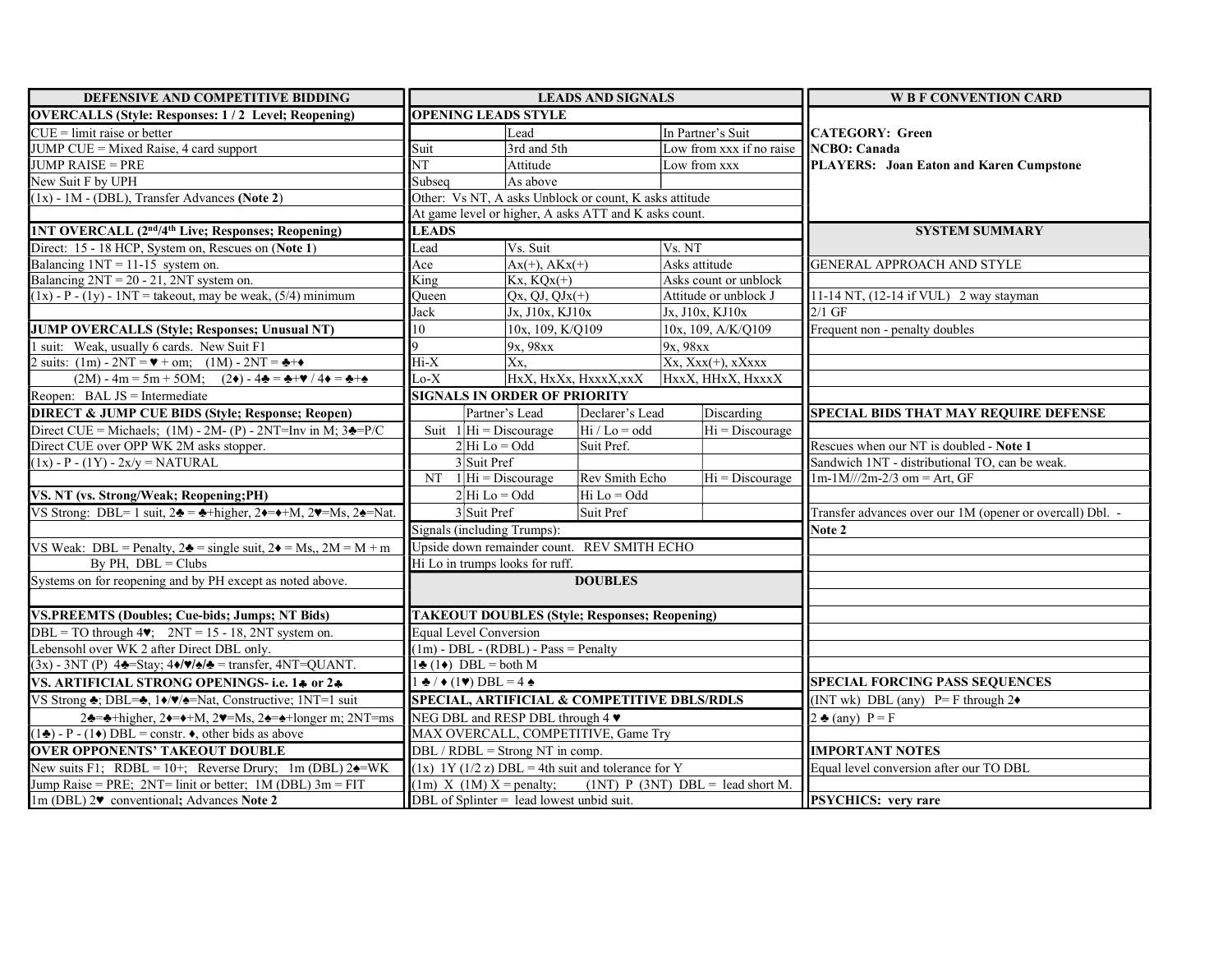| <b>OPENING</b> | TICK IF<br>ARTIFICIAL | MIN. NO. OF<br>CARDS | NEG.DBL<br>THRU | <b>DESCRIPTION</b>             | <b>RESPONSES</b>                                                                                                 | <b>SUBSEQUENT ACTION</b>                                                                                                                              | <b>COMPETITIVE &amp; PASSED</b><br><b>HAND BIDDING</b> |
|----------------|-----------------------|----------------------|-----------------|--------------------------------|------------------------------------------------------------------------------------------------------------------|-------------------------------------------------------------------------------------------------------------------------------------------------------|--------------------------------------------------------|
| $1 -$          |                       | $\overline{3}$       | 4               | Nat, $11+$                     | $1NT=8-10$ , $2NT=11-12$ , $3NT=13-15$ ; $2\triangleleft=LR+$                                                    | 1NT rebid=15-17, 4SGF, Xfers/2NT                                                                                                                      |                                                        |
|                |                       |                      |                 |                                | 1◆ can be 3; bypass ◆ to bid M                                                                                   | 3 way NMF;                                                                                                                                            |                                                        |
|                |                       |                      |                 |                                | $2\blacktriangledown$ =5 $\blacktriangle$ , 4 $\blacktriangledown$ , 5-8 HCP, 2 $\blacktriangle$ =single raise   |                                                                                                                                                       |                                                        |
| $1\bullet$     |                       | 3                    | 4               | Nat, $11+$                     | 1NT=6-10, 2NT=11-12, 3NT=13-15; 2 $\rightarrow$ =LR+                                                             | 1NT rebid=15-17, 4SGF, Xfers/2NT                                                                                                                      |                                                        |
|                |                       |                      |                 |                                | $2\blacktriangledown = 5\blacktriangle, 4\blacktriangledown, 5\text{-}8$ HCP, $2\blacktriangle =$ single raise   | 3 way NMF;                                                                                                                                            |                                                        |
|                |                       |                      |                 |                                |                                                                                                                  |                                                                                                                                                       |                                                        |
| $1 \bullet$    |                       | 5(4)                 | 4               | Nat, $11+$                     | $1NT = semi-F$ , "Bergen", $2//1$ GF                                                                             | $1NT$ rebid = 14-17; 3 way NMF                                                                                                                        | Rev. Drury, 2C=const + with 4                          |
|                |                       |                      |                 | Nat, $11+$                     | $2NT = Jacoby$ , GF; $2\spadesuit = 3$ card LR<br>$1NT = semi-F$ , "Bergen", $2//1$ GF                           | 2NT rebid/1NT = non 5/5 JS, $1\n$ 2\n//2 $\angle$ =GT<br>$1NT$ rebid = 14-17; 3 way NMF                                                               | $2D$ = limit with 3                                    |
| $1 \spadesuit$ |                       | 5(4)                 | 4               |                                |                                                                                                                  | 2NT rebid/1NT=non 5/5 JS, 14-24//2NT=GT                                                                                                               | Rev. Drury, 2C=const + with 4<br>$2D$ = limit with 3   |
| <b>INT</b>     |                       |                      | 2M              | $11-14$ (12-14 VUL)            | $2NT = Jacoby GF$ ; $3\blacktriangledown = 3$ card LR<br>2 way STAY, $2\sqrt{2}$ to play; $2NT = mm$ (wk or str) | 2NT=Baron Corollary (asks exact shape)                                                                                                                | $1NT(2M) DBL = neg;$                                   |
|                |                       |                      |                 | 5M, or 6m possible             | $3\clubsuit$ / $\blacklozenge$ to play, $3M = INV$ ; $4\blacklozenge/\blacktriangledown/\blacktriangle$ to play  |                                                                                                                                                       | LEB (fast denies)                                      |
| $2 - 2$        | $\checkmark$          | $\theta$             | $4\bullet$      | STR ART. 22+ if BAL            | $2\blacklozenge = Wait; 2\Psi = DBL NEG; 2\blacklozenge = 8-11 BAL$                                              | Kokish 2 <sup>*</sup> relay                                                                                                                           |                                                        |
|                |                       |                      |                 |                                | $2NT = positive in a M$                                                                                          | $2\clubsuit$ - 2 $\bullet$ /// 3M = 4 card M and 6 $\bullet$                                                                                          |                                                        |
| $2\bullet$     |                       | 5                    |                 | Nat, 5-9                       | OGUST, $4\triangleq$ = RKCB 0/1/1/2/2                                                                            |                                                                                                                                                       |                                                        |
|                |                       |                      |                 |                                | New suit = Nat, $F$                                                                                              |                                                                                                                                                       |                                                        |
| $2\bullet$     |                       | 5                    |                 | Nat, 5-9                       | OGUST; $4\triangleq$ = RKCB 0/1/1/2/2                                                                            |                                                                                                                                                       | If OPP DBL, new suit=raise and                         |
|                |                       |                      |                 |                                | New suit = $Nat, F$                                                                                              |                                                                                                                                                       | lead directing; 2NT relay to 34                        |
| $2 \triangle$  |                       | 5                    |                 | Nat, 5-9                       | OGUST; $4\triangleq$ = RKCB 0/1/1/2/2                                                                            |                                                                                                                                                       | If OPP DBL, new suit=raise and                         |
|                |                       |                      |                 |                                | New suit = Nat, $F$                                                                                              |                                                                                                                                                       | lead directing; 2NT relay to 34                        |
| 2NT            |                       |                      |                 | 20-21 HCP, 5M or 6m possible   | 34 Puppet STAY, $3\rightarrow \sqrt{ }$ = xfers; $3\rightarrow$ = minor suit                                     |                                                                                                                                                       |                                                        |
|                |                       |                      |                 |                                | STAY; $4\sqrt{4}$ and $5\sqrt{2}$ = xfers.                                                                       |                                                                                                                                                       |                                                        |
| $3 -$          |                       | 6                    |                 | Nat, PRE                       | New suits Nat, F1, 4 <sup>+</sup> RKCB 0/1/1/2/2                                                                 |                                                                                                                                                       |                                                        |
| $3\bullet$     |                       | 6                    |                 | Nat, PRE                       | New suits Nat, F1; $4\triangleq$ = RKCB 0/1/1/2/2                                                                |                                                                                                                                                       |                                                        |
| $3\vee$        |                       | 6                    |                 | Nat, PRE                       | New suits Nat, F1; $4\triangleq$ = RKCB 0/1/1/2/2                                                                |                                                                                                                                                       |                                                        |
| 3 <sub>•</sub> |                       | 6                    |                 | Nat, PRE                       | New suits Nat, F1; $4\triangleq$ = RKCB 0/1/1/2/2                                                                |                                                                                                                                                       |                                                        |
|                |                       |                      |                 |                                |                                                                                                                  |                                                                                                                                                       |                                                        |
| 3NT            | $\checkmark$          | $7\overline{ }$      |                 | Solid 7 card m, no outside A/K | $4\clubsuit$ = P/C, $4\blacklozenge$ asks Shortness, $4\blacktriangledown/\blacktriangle$ to play                |                                                                                                                                                       |                                                        |
|                |                       |                      |                 |                                |                                                                                                                  |                                                                                                                                                       |                                                        |
| $4 -$          |                       | 7                    |                 | Nat, PRE                       |                                                                                                                  |                                                                                                                                                       |                                                        |
| $4\bullet$     |                       | $\overline{7}$       |                 | Nat, PRE                       |                                                                                                                  | <b>HIGH LEVEL BIDDING</b>                                                                                                                             |                                                        |
| 4♥             |                       |                      |                 | Nat, PRE                       |                                                                                                                  | RKCB 1430; 5NT asks specific Ks                                                                                                                       |                                                        |
| $4\spadesuit$  |                       | $\tau$               |                 | Nat. PRE                       |                                                                                                                  | Exclusion KCB - 0314                                                                                                                                  |                                                        |
| 4NT            |                       |                      |                 | ACE ask                        |                                                                                                                  | Minorwood - 1430                                                                                                                                      |                                                        |
|                |                       |                      |                 |                                |                                                                                                                  | $4\clubsuit$ = Gerber if directly over NT, then $4\blacklozenge = 1/4$ , $4\blacktriangledown = 3/0$ , $4\spadesuit = 2$ Min, $4NT = 2$ Max           |                                                        |
|                |                       |                      |                 |                                |                                                                                                                  | Over 5 level interference, DBL/RDBL = $1/4$ , P = 0/3, next suit = 2, no Q etc.<br>Over 6 level interference, DBL/RDBL = even KC, $P =$ odd KC (DEPO) |                                                        |
|                |                       |                      |                 |                                |                                                                                                                  | In Forcing Pass situation, P then Pull is strongest action.                                                                                           |                                                        |
|                |                       |                      |                 |                                |                                                                                                                  |                                                                                                                                                       |                                                        |
|                |                       |                      |                 |                                |                                                                                                                  |                                                                                                                                                       |                                                        |
|                |                       |                      |                 |                                |                                                                                                                  |                                                                                                                                                       |                                                        |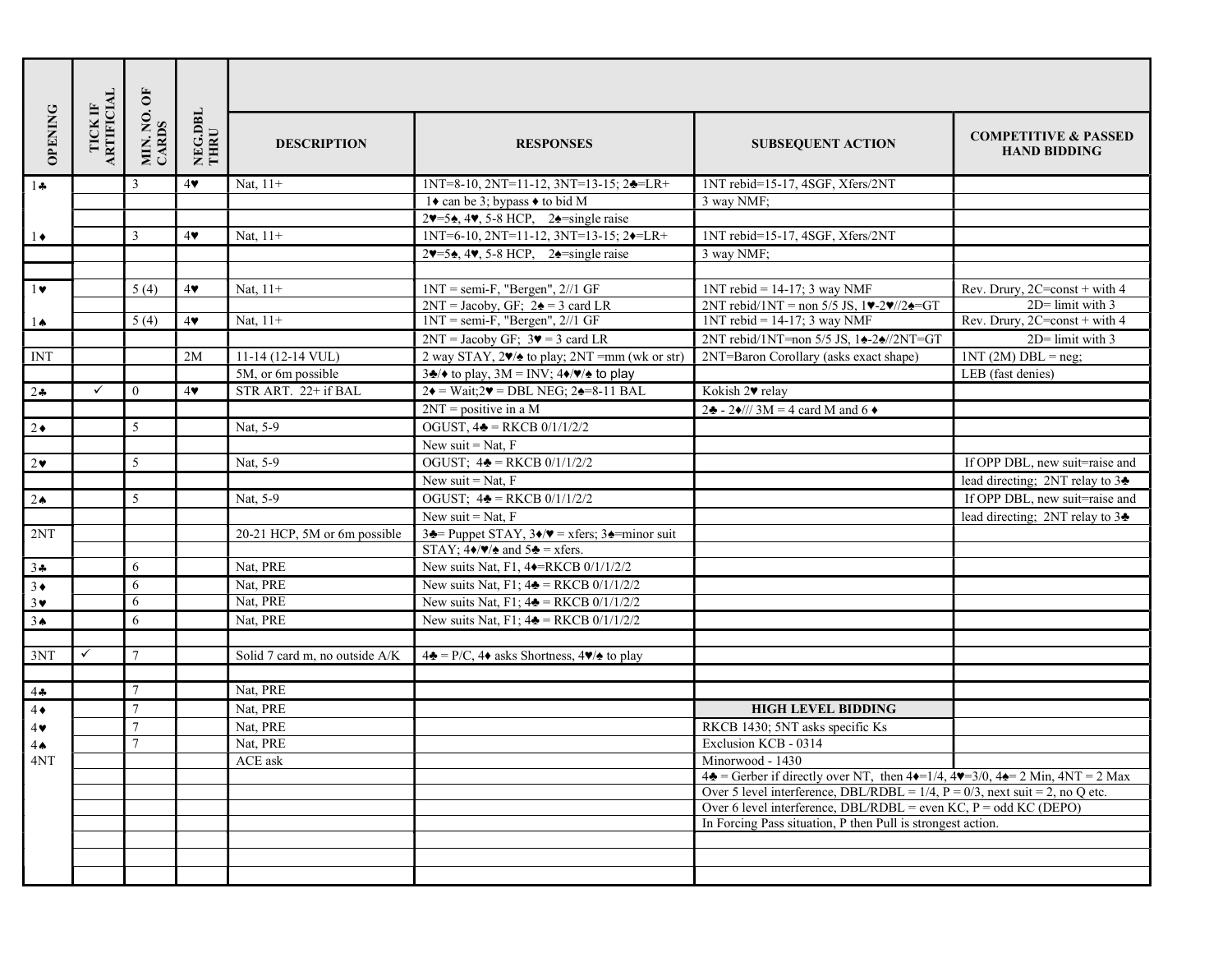## Supplementary Notes - Joan Eaton and Karen Cumpstone (Canada)

## Note 1: RESCUES IF WEAK NT OPENER DOUBLED

1NT (DBL)  $2\clubsuit = \clubsuit + \diamond$ , 4-4 or more, or (rare) 3-3-(4/3) and very bad hand  $2* = **$ , 4-4 or more, 0 - 10 HCP 2♥ = ♥+♠, 4-4 or more, 0 - 10 HCP 2♠ = ♠+♣, 4-5 or more, competitive values, not INV. RDBL is a relay to 2♣. Responder will pass or bid a suit to play. 0 - 10 HCP Pass forces RDBL. Responder will either pass this or: 2♣ = ♣+M, 0 - 10 HCP  $2\bullet = \bullet + \bullet$ , 0 - 10 HCP 2M = Nat, competitive values, not INV. 1NT (P) P (DBL) P (P)  $2\clubsuit = ⋅ \spadesuit + \text{higher suit}, 4-4 \text{ or more}, 0 - 10 \text{ HCP}$  $2 \div = \div + M$ , 4-4 or more, 0 - 10 HCP  $2$ **♥** = Ms, 4-4 or more,  $0 = 10$  HCP RDB = relay to 2 $\clubsuit$ , single suit hand, usually  $\clubsuit$  or  $\leftrightarrow$  RESCUES IF NT OVERCALL (15-18 HCP) IS DOUBLED: (1x) 1NT (DBL) RDBL is relay to 2C – single suit 2y shows that suit and one higher. Pass – nothing to say

## Note 2: ADVANCES AFTER OUR 1M (DBL)

1M (DBL) 2M = minimum raise xfer to M = constructive raise  $RDBL = 10 +$ , implies no fit 1NT = natural 2NT = 4 card limit raise or better  $JS = FIT$  Double JS = Splinter Transfer to M and then raise = 3 card limit raise Transfer to M and then bid new suit = 3 card forcing raise

The above meanings are also on if the auction is (1x) 1M (DBL)

And (1x) P (P) 1M (DBL) ....